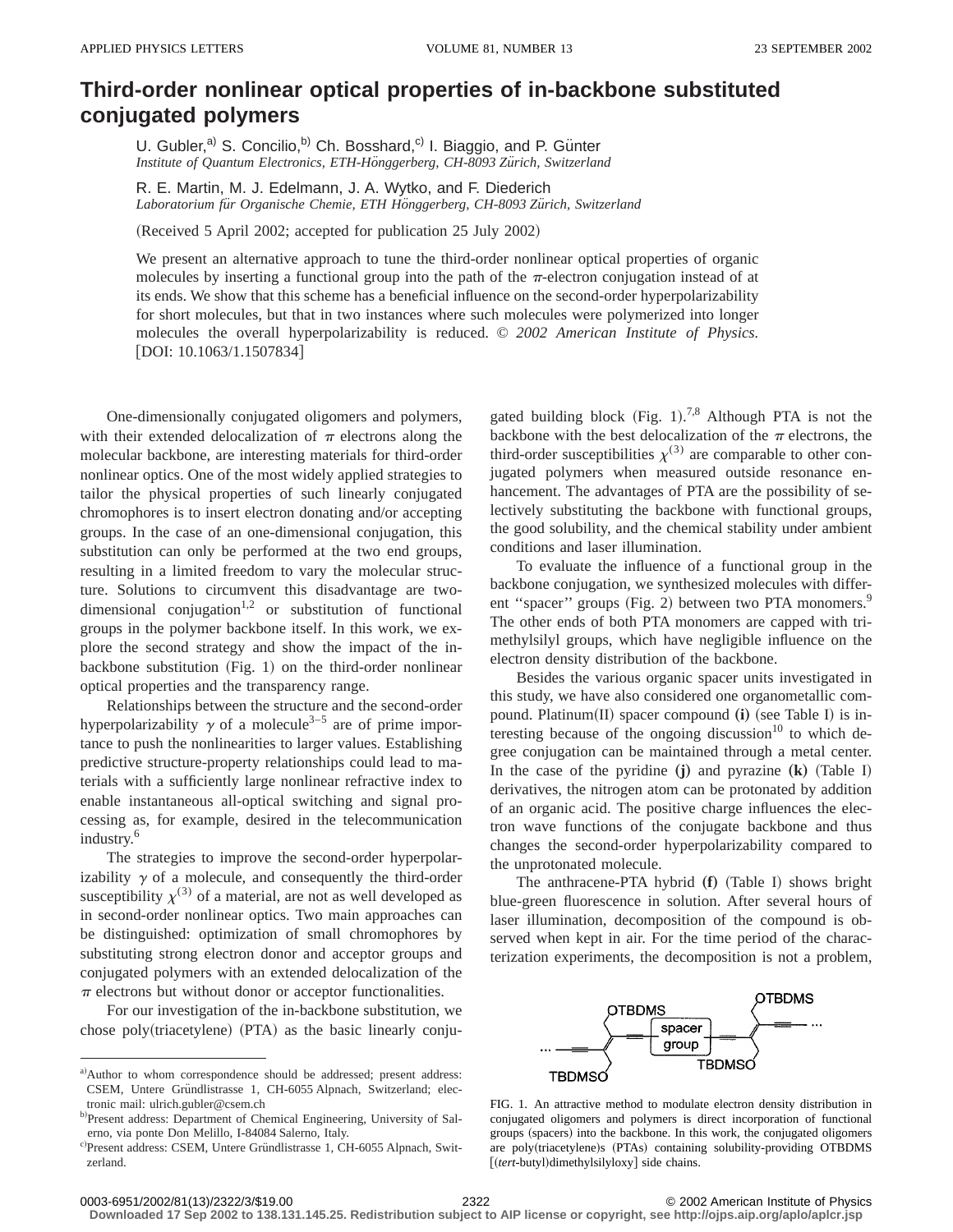

FIG. 2. Molecular structures of the various spacer groups inserted between two monomer units of PTA. The pyridine (i) and pyrazine (k) can be protonated by an organic acid. The TMS end groups denote trimethylsilyl.

but for applications a sealed packaging would be necessary.

The second-order hyperpolarizabilities  $\gamma$  are measured by third-harmonic generation (THG) with a H<sub>2</sub>-Raman shifted Nd:YAG laser (5 ns pulses, 10 Hz repetition rate). The fundamental and the harmonic wavelength of 1907 and 635.7 nm are clearly in the transparency region of the absorption spectra of all studied molecules.<sup>9</sup> Therefore, we can safely assume that the measured hyperpolarizabilities  $\gamma$  are not resonance enhanced. The samples are dissolved in chlo-

TABLE I. Second-order hyperpolarizabilities  $\gamma$  measured by THG at a wavelength of  $\lambda = 1907$  nm. Additionally, the longest-wavelength absorption maxima  $\lambda_{\text{max}}$  are given. The experimental errors of  $\gamma$  are 10%.

| Spacer group        |                             | $\lambda_{\text{max}}$<br>(nm) | γ<br>$(10^{-36}$ esu) | γ<br>$(10^{-48} \text{ m}^5/\text{V}^2)$ |
|---------------------|-----------------------------|--------------------------------|-----------------------|------------------------------------------|
| None (PTA dimer)    |                             | 376                            | 45                    | 0.63                                     |
| Pure PTA trimer     |                             | 407                            | 150                   | 2.12                                     |
| Benzene             | (a)                         | 374                            | 54                    | 0.76                                     |
| Tetramethylbenzene  | (b)                         | 384                            | 71                    | 1.00                                     |
| Tetrafluorbenzene   | (c)                         | 382                            | 120                   | 1.65                                     |
| Biphenyl            | (d)                         | 351                            | 100                   | 1.40                                     |
| Naphthalene         | (e)                         | 381                            | 150                   | 2.11                                     |
| Anthracene          | (f)                         | 495                            | 130                   | 1.79                                     |
| Thiophene           | $\left( \mathbf{g} \right)$ | 404                            | 87                    | 1.22                                     |
| Furan               | (h)                         | 398                            | 72                    | 1.01                                     |
| Platinum            | (i)                         | 342                            | 47                    | 0.65                                     |
| Pyridine            | (i)                         | 376                            | 43                    | 0.60                                     |
| Protonated pyridine | $(i^{+})$                   | 380                            | 37                    | 0.52                                     |
| Pyrazine            | $\left( \mathbf{k}\right)$  | 392                            | 98                    | 1.36                                     |
| Protonated pyrazine | $({\bf k}^+)$               | 382                            | 73                    | 1.02                                     |

roform and measured at various concentrations. The THG setup is calibrated with a fused silica plate  $(\chi_{fs}^{(3)}=1.6$  $310^{-22}$  m<sup>2</sup>/V<sup>2</sup> = 1.15 $\times$ 10<sup>-14</sup> esu at  $\lambda$  = 1907 nm).<sup>11</sup>

Table I shows the measured second-order hyperpolarizabilities  $\gamma$  for the various spacer-PTA hybrid oligomers. For reasons of comparison, the nonlinearities of the pure PTA dimer and trimer are also given.<sup>8</sup>

The largest second-order hyperpolarizability  $\gamma$  is measured for the naphthalene-PTA hybrid oligomer (e). Surprisingly, its value of  $\gamma$  is only as good as for the pure PTA trimer. Considering the smaller size of the naphthalene compared to a PTA monomer, the macroscopic nonlinearity  $\chi^{(3)}$ might be bigger than for pure PTA. The longest wavelength absorption maximum  $\lambda_{\text{max}}$  is only slightly redshifted from that of the PTA dimer (Table I), which makes it an interesting candidate for a polymerized sample.

The anthracene derivative (f) shows a redshift of  $\lambda_{\text{max}}$  by more than 100 nm, but the nonlinearity is only modestly enhanced compared to the naphthalene derivative (e) or the pure PTA trimer. In view of the stability concerns mentioned earlier, the anthracene spacer does not seem to be a preferable choice for further investigations.

The PTA derivative with a tetrafluorobenzene (c) spacer group also exhibits a considerably enhanced second-order hyperpolarizability. The nonlinearity is nearly as large as for the anthracene spacer (f), but the absorption spectrum is hardly shifted to the red from the pure PTA dimer. Another interesting aspect related to this structure is that its backbone remains free of any C–H bonds. This can be of importance for the optical transmission in the infrared as the overtones of the C–H vibrations play a significant role. However, to obtain a compound entirely free of disturbing C–H bonds, the side chains of the two PTA monomer units and the terminal silyl moieties would have to be modified as well.

The incorporation of a benzene ring (a) enhances the second-order hyperpolarizability only slightly and also the absorption peak stays more or less at the same wavelength as for the pure PTA dimer. The grafting of four methyl groups **(b)** on the benzene ring enlarges the nonlinearity further while causing only a minor shift in the absorption spectrum. The addition of another benzene ring leads to the biphenyl spacer molecule (**d**), for which the second-order hyperpolarizability is considerably increased while at the same time the absorption band is moved to even smaller wavelengths. However, compared to the naphthalene derivative (e), only a 50% enhancement of the  $\gamma$  value is measured for  $(d)$ .

Surprisingly, insertion of spacers containing electrondensity providing S and O atoms such as thiophene (g) and furan (h), leads only to a modest increase of the nonlinearity. The pyridine spacer (j) reduces the  $\gamma$  of the pure PTA dimer in contrast to the pyrazine  $(\mathbf{k})$ , which shows a larger secondorder hyperpolarizability than the other hybrid compounds with the heterocyclic rings thiophene  $(g)$  and furan  $(h)$ .

Protonation of the pyridine  $(j^+)$  with trifluoroacetic acid reduces the nonlinearity only a little, which correlates with the minor shift of  $\lambda_{\text{max}}$ . In the protonated pyridine, the  $\pi$ conjugation circumvents the positively charged nitrogen by passing on the other half of the aromatic ring. The pyrazine exhibits a larger reduction of the second-order hyperpolarizability upon protonation  $(k^+)$  as apparently the positive

**Downloaded 17 Sep 2002 to 138.131.145.25. Redistribution subject to AIP license or copyright, see http://ojps.aip.org/aplo/aplcr.jsp**